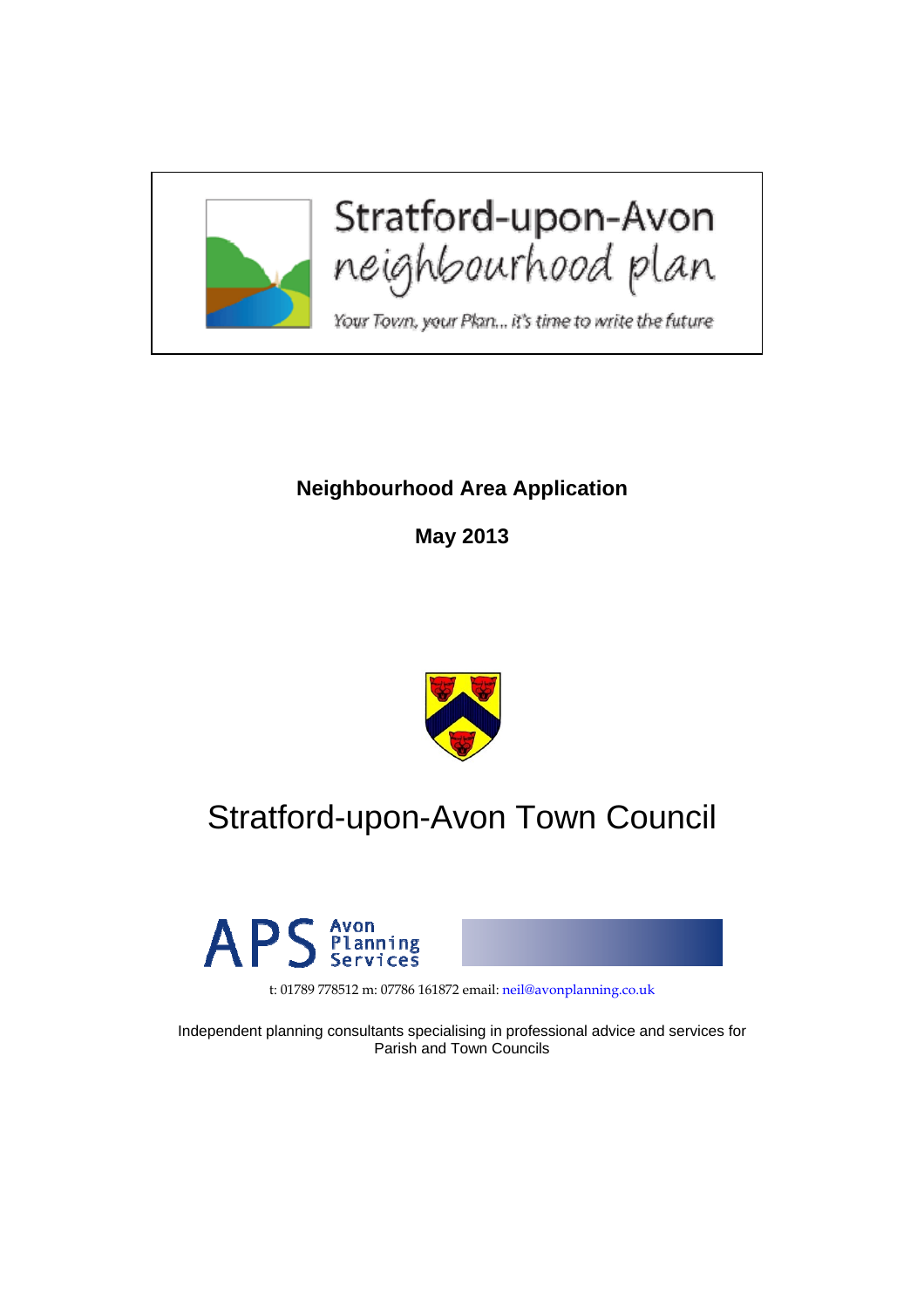### **Introduction**

In August 2012, under Section 61G of the Town and Country Planning Act 1990, Stratford upon Avon Town Council as the 'relevant body', formally submitted an application to Stratford-on-Avon District Council as the local planning authority, for the designation of a neighbourhood area pursuant to the preparation of a Neighbourhood Development Plan (NDP).

This application included an area covering the parishes of Stratford‐upon‐Avon and Old Stratford and Drayton.

Since August 2012 Stratford‐upon‐Avon Town Council has been engaged in detailed discussions with the local planning authority over the boundary of the neighbourhood area in light of emerging changes to its administrative boundary.

Following a period of public consultation, under Part 4 of the Local Government and Public Involvement in Health Act 2007 the local planning authority has undertaken a review of the parish boundaries of Stratford‐upon‐Avon, Old Stratford and Drayton, Luddington, Snitterfield, Wilmcote.

As a consequence it has been recommended that the parish of Old Stratford and Drayton be abolished and redistributed into the adjoining parishes.

This revised neighbourhood area application is informed by this process/recommendation.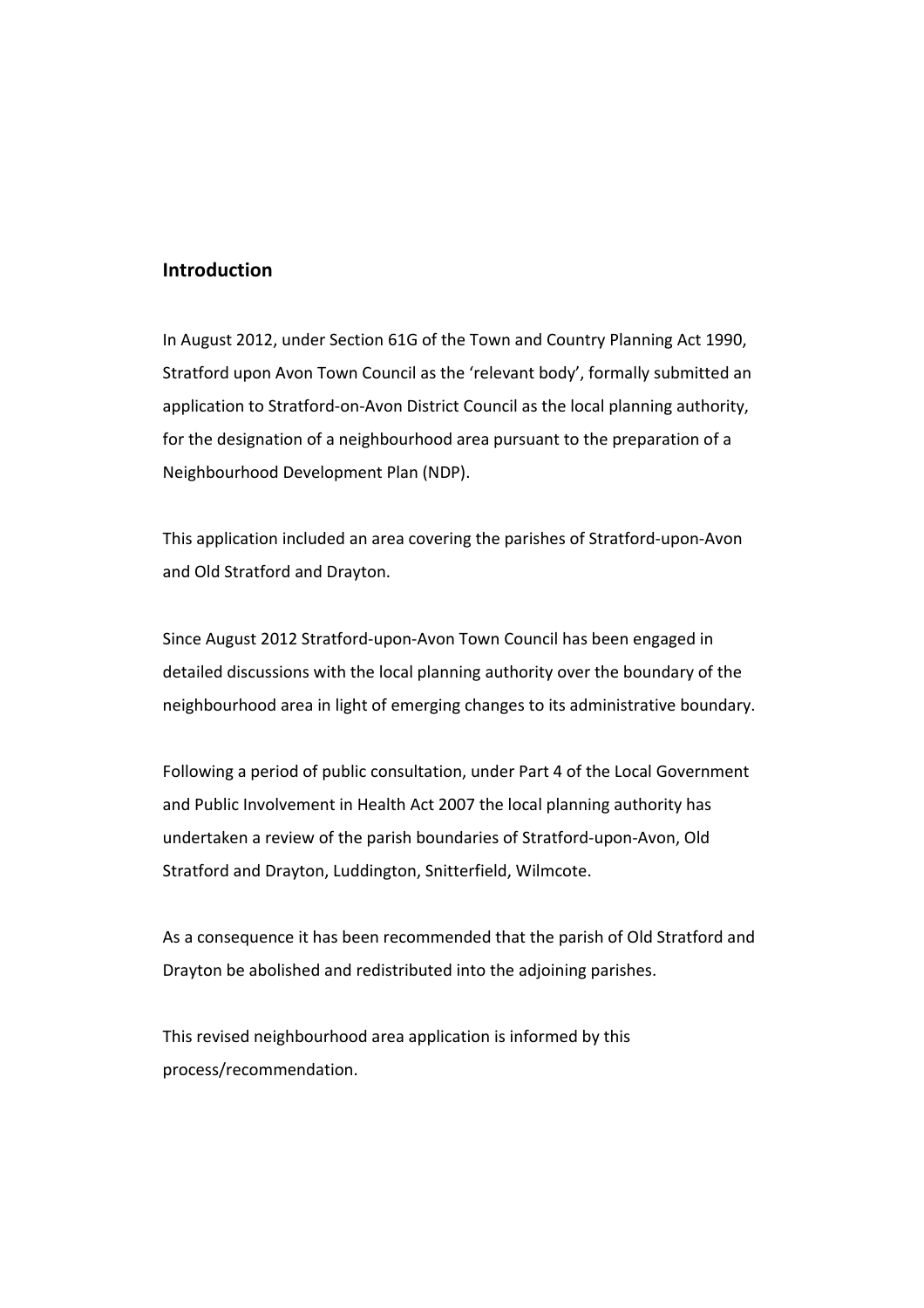## **Background**

l

On 3 May 2011 Stratford upon Avon Town Council at its full council meeting, passed a motion to instigate proceedings and put in place a neighbourhood steering group to lead on the formulation of a NDP for the town of Stratford.

In accordance with the terms of reference adopted by Stratford upon Avon Town Council, an application is hereby submitted under Regulation 5 of the Neighbourhood Planning (General) Regulations 2012.

Over the last 2 years a team of dedicated volunteers representing many different groups and organisations within the town have been working tirelessly in the preparation of the NDP.

The designation of a neighbourhood area is seen as the first formal step in the process of producing the  $NDP<sup>1</sup>$ .

<sup>1</sup> More information about the Stratford Neighbourhood Development Plan can be found at www.ourstratford.org.uk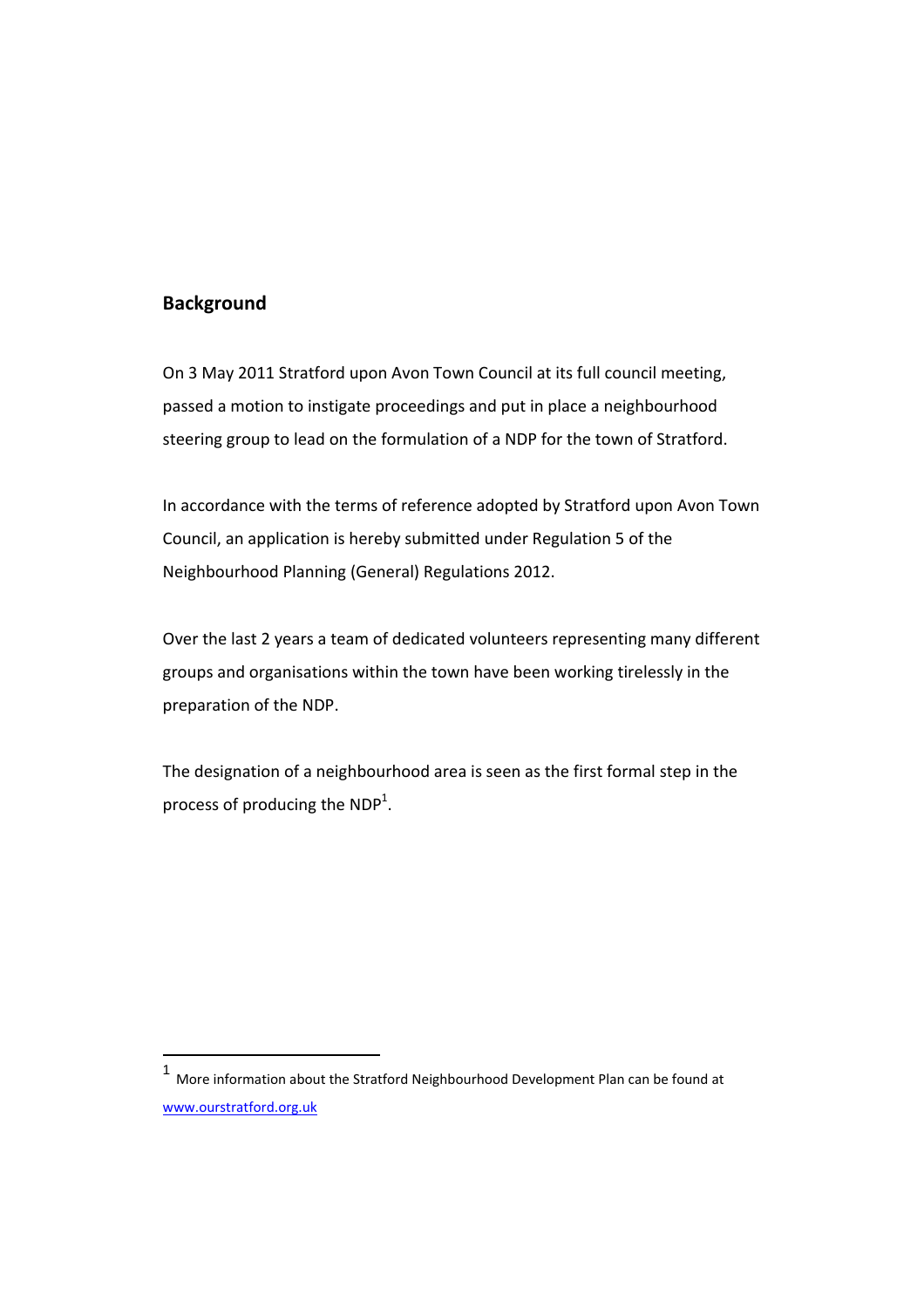# **The Application**

Regulation 5 requires the submission of the following:

- (a) a map which identifies the area to which the area application relates;
- (b) a statement explaining why this area is considered appropriate to be designated as a neighbourhood area; and
- (c) a statement that the organisation or body making the area application is a relevant body for the purposes of section 61G of the Town and Country Planning Act 1990 (as amended).

#### (a) Neighbourhood Area Map

A map identifying the area to which this application relates is attached.

### (b) Justification for Designation

The proposed neighbourhood area covers the administrative boundary of Stratford‐upon‐Avon Town Council and a proportion of the boundary of the former parish of Old Stratford and Drayton.

Consideration was given to the possibility of excluding certain areas within the administrative boundary of Stratford Town Council, such as Tiddington and Alveston, but this was dismissed on the basis that those communities would not be in a position to promote their own NDP because they fall within a parished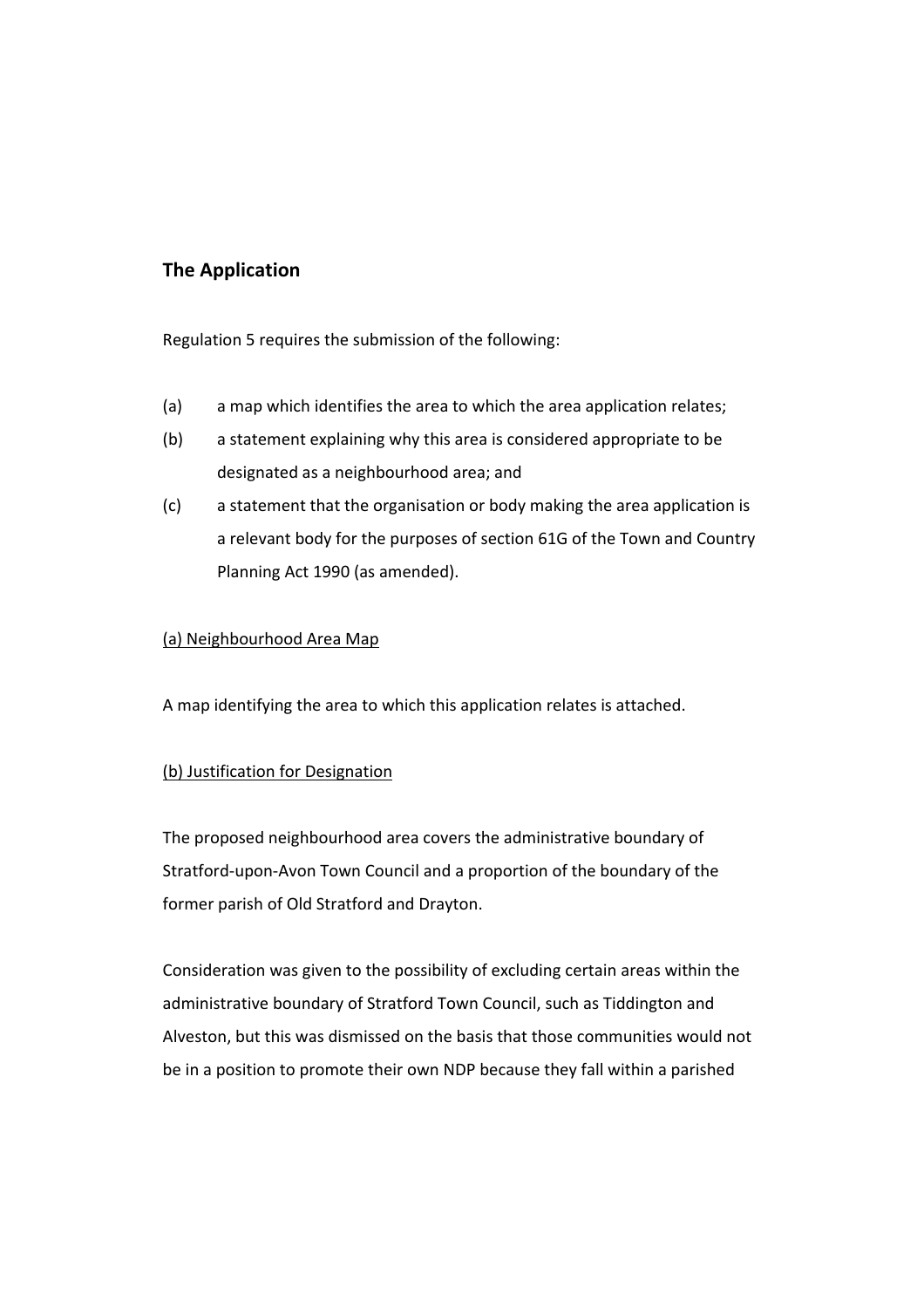area. Instead these areas will be covered in the NDP with particular regard being given to the issues and pressures facing those communities.

Old Stratford and Drayton Parish Council, as it existed, were involved in the initial discussions about the formulation of the NDP. At an early stage they voted in favour of joining Stratford‐upon‐Avon Town Council in formulating a joint NDP.

Their main reasons for choosing to join Stratford Town Council were based on geography, the existing interconnection and relationship between the two parishes and the lack of resources for Old Stratford and Drayton to formulate their own plan. Many of the issues facing the town and the responses to those pressures affect the parish of Old Stratford and Drayton. It is for this reason that it was felt appropriate that the two parishes jointly formulate a NDP.

However, following the recent boundary review the neighbourhood area has been amended to align itself with the newly defined parish of Stratford‐upon‐ Avon Town Council which incorporates a significant proportion of the former Old Stratford and Drayton parish.

Schedule 9, Section 61G(7) of the Localism Act 2011 states that neighbourhood areas may not overlap. There are no known overlaps with other relevant bodies promoting other neighbourhood areas.

In determining the application for designation, the local planning authority must have regard to the desirability of designating the whole of the area of a parish council as a neighbourhood and the desirability of maintaining the boundaries of already designated neighbourhood areas.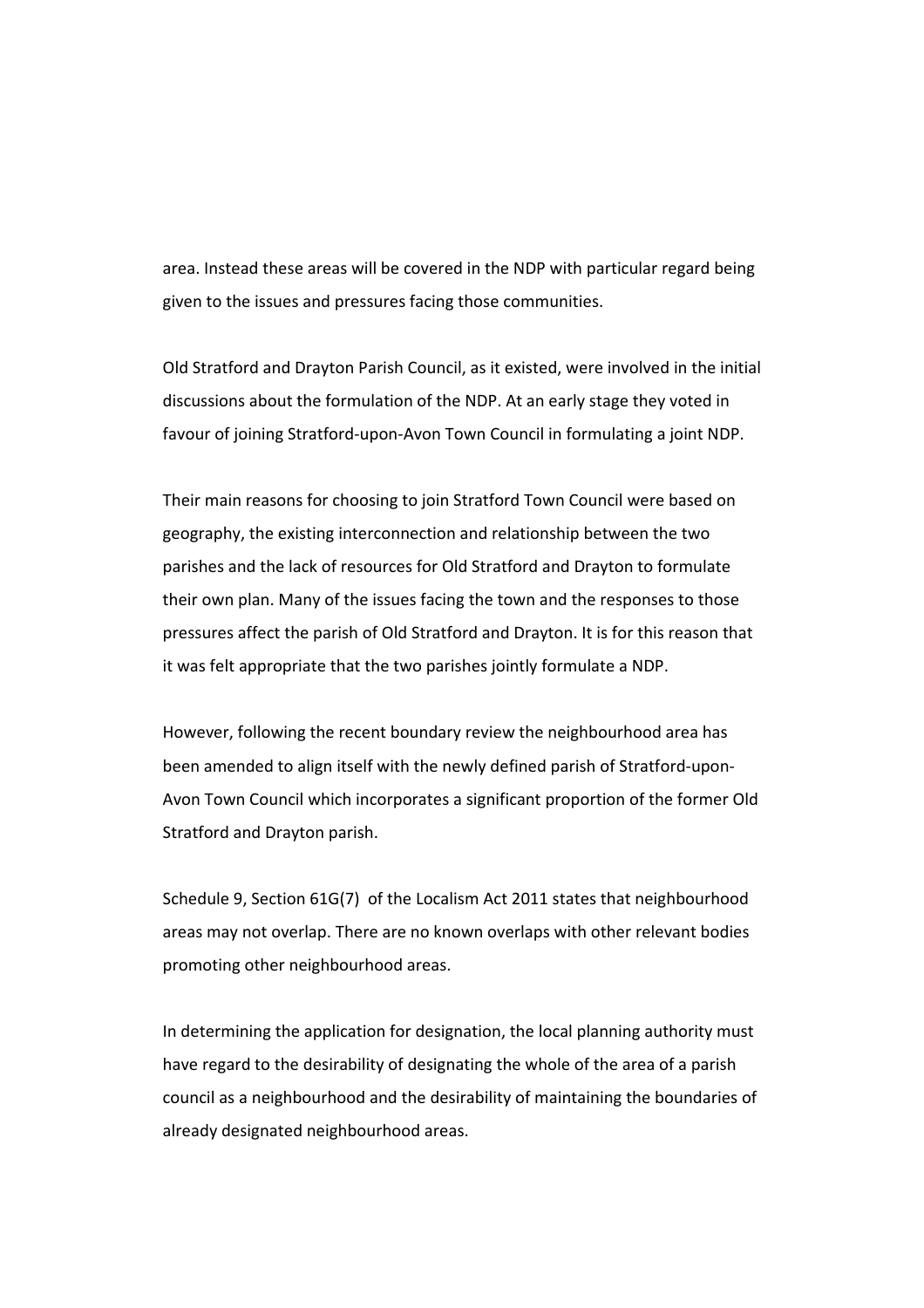Overall it is felt that there are compelling reasons why the neighbourhood area as indicated on the attached map should be given favourable consideration.

#### (c) Statement in relation to the 'Relevant Body'

Under Section 61G of the Town and Country Planning Act 1990, a relevant body is defined as a parish council or an organisation or body which is, or is capable of being designated a neighbourhood forum.

This application for designation of a neighbourhood area is submitted by Stratford upon Avon Town Council, which as a Parish Council is considered to be a relevant body for the purposes of this exercise and is therefore authorised under Section 61G (2a).